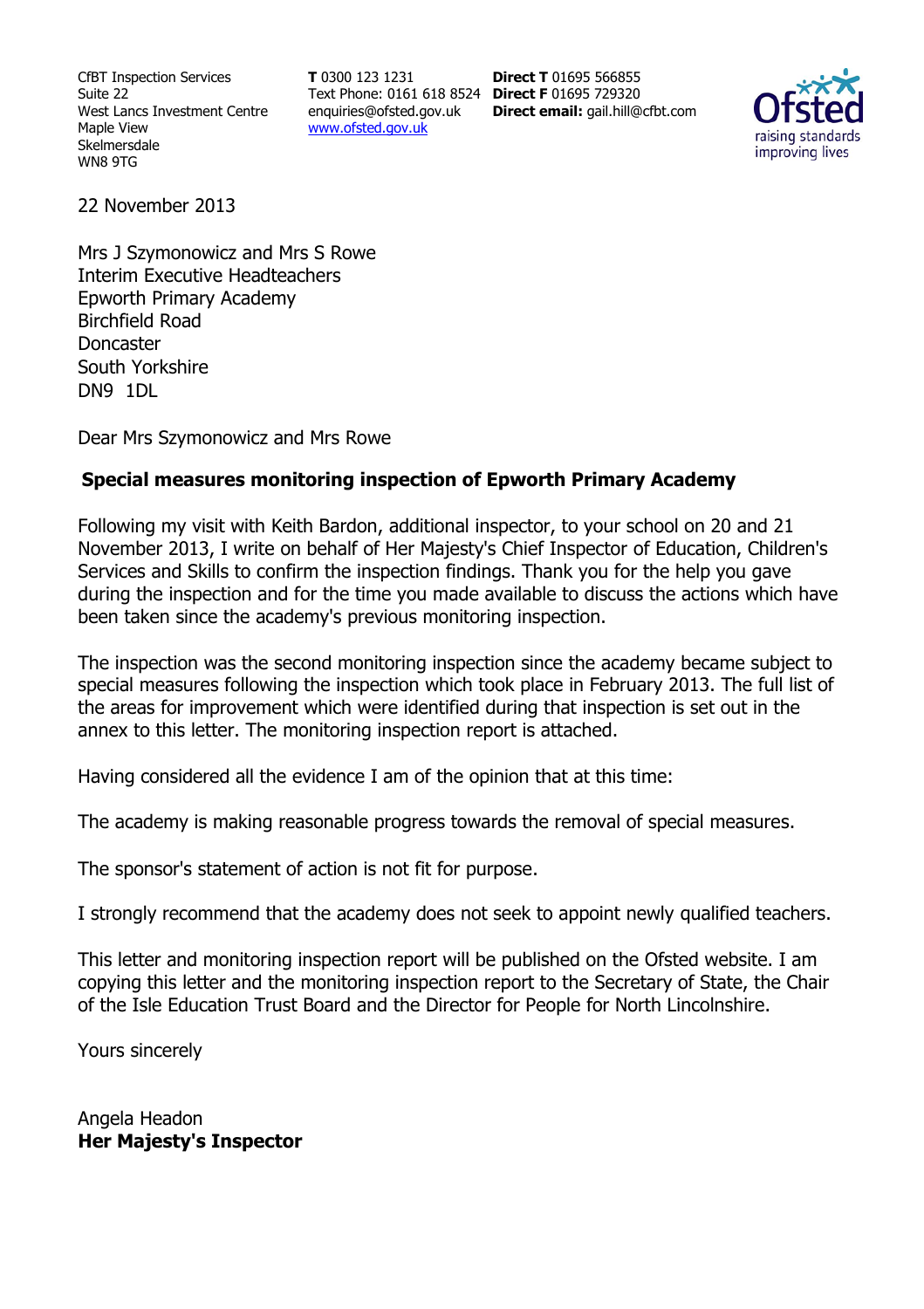### **Annex**

#### **The areas for improvement identified during the inspection which took place in February 2013**

- Improve teaching so all is at least good so that all pupils, including lower-attaining pupils, pupils with special educational needs and those supported through the pupil premium, make at least good progress, by:
	- making sure teachers have high expectations of what pupils can achieve
	- making sure that teachers provide practical and interesting activities that appeal to all pupils, but especially the lower-attaining boys in order that they remain interested and involved
	- providing pupils who need additional help with their learning with the right and timely support they need to make good progress in every class
	- supporting teachers to assess pupils' achievements accurately and use information about what pupils know already to plan work for them that is at the right level
	- making sure that teachers' marking identifies clearly what pupils have done well and what they need to do to improve their work, and that pupils are given the time to respond to this marking so that improvements can be made.
- Raise the attainment of all pupils in reading so that a greater proportion reach and exceed the nationally expected levels by:
	- ensuring that pupils who have weak basic skills have the support they need to catch up quickly
	- making sure that pupils improve their spelling, particularly in Key Stage 2
	- ensuring that all pupils, but particularly the lower-attaining, read more regularly.
- Ensure that senior leaders and governors make urgent and rapid improvements by:
	- improving the provision which the school makes for pupils with special educational needs and those supported through the pupil premium by making sure their needs are identified quickly and their progress is checked regularly so that they do not fall behind
	- taking swift action to deal with inadequate teaching
	- making rigorous checks on teachers' planning and the progress being made by pupils in every class
	- involving subject leaders regularly in checking that actions are leading to consistently good teaching
	- ensuring that assessment information is accurate
	- ensuring that all staff with leadership responsibilities have the skills they need to accurately check the impact of the actions being taken
	- making sure that the governing body has a full picture and clear understanding of the school's performance and that they use this to hold senior leaders fully to account for their work.

An external review of governance should be undertaken in order to assess how this aspect of leadership and management may be improved.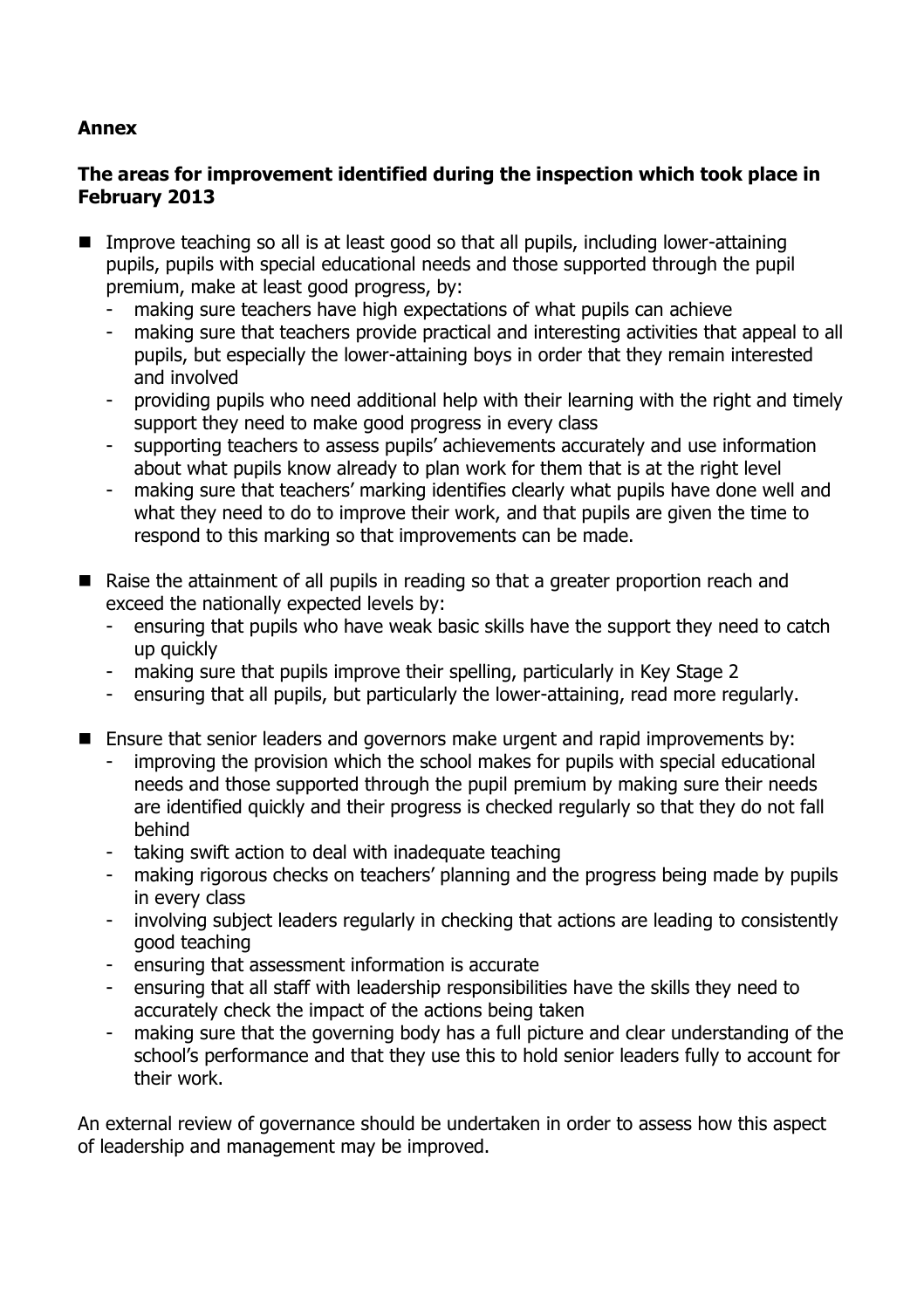## **Report on the second monitoring inspection on 20 to 21 November 2013.**

### **Evidence**

Inspectors observed the academy's work, scrutinised a range of documents and met with the interim executive headteachers, the Principal designate, senior leaders, teachers, support staff, pupils, the Chair and members of the Isle Education Trust Board, including the Principal of South Axholme Academy, and a senior representative from the local authority.

### **Context**

Since the previous monitoring inspection, a new Principal has been appointed to start in January 2014. Four teachers, including two senior leaders, joined the academy in September. Currently, two classes are taught by supply teachers, including one part-time arrangement. The academy is now part of a multi-academy trust. The Isle Partnership Trust also includes South Axholme Academy. This arrangement has been operational since October 2013. The previous governing body has been dissolved and academy governance now lies with the Isle Education Trust Board.

#### **Achievement of pupils at the school**

Improvements are evident in the academy's unvalidated 2013 national test results. However, the picture of inconsistency remains. Results for Year 6 pupils improved in reading and mathematics, but declined in these aspects for Year 2 pupils. Conversely, attainment in writing improved at the end of Key Stage 1 but remained broadly static at the end of Key Stage 2. As a result, reading and mathematics results are above average at the end of Key Stage 2 and below average in writing.

Similarly, progress measures show a mixed picture, with much better progress evident in reading. However, although some improvement is evident in mathematics and writing, due to the previous legacy of underachievement, performance overall remained below the expected floor standard.

Pupils' current progress, however, as indicated in lessons and the academy's assessment data shows an improving and more positive picture. Accelerated progress is evident, particularly for older pupils and those in Key Stage 1. Due to a range of strategies to improve reading, including a full review of 'guided reading' and the active promotion of shared reading in class and at home, pupils' performance in reading across the school is continuing to improve. Children's development in the Early Years Foundation Stage is secure, with good provision evident.

Key groups of pupils, particularly those with additional learning needs, are also making better progress than seen previously, with examples of significant progress for a number of individual pupils in reading. However, there remains a more variable picture of progress between those supported by the pupil premium funding and their peers. Academy leaders recognise the need to continue to focus sharply on key groups to ensure consistent improvement across the academy, particularly in writing.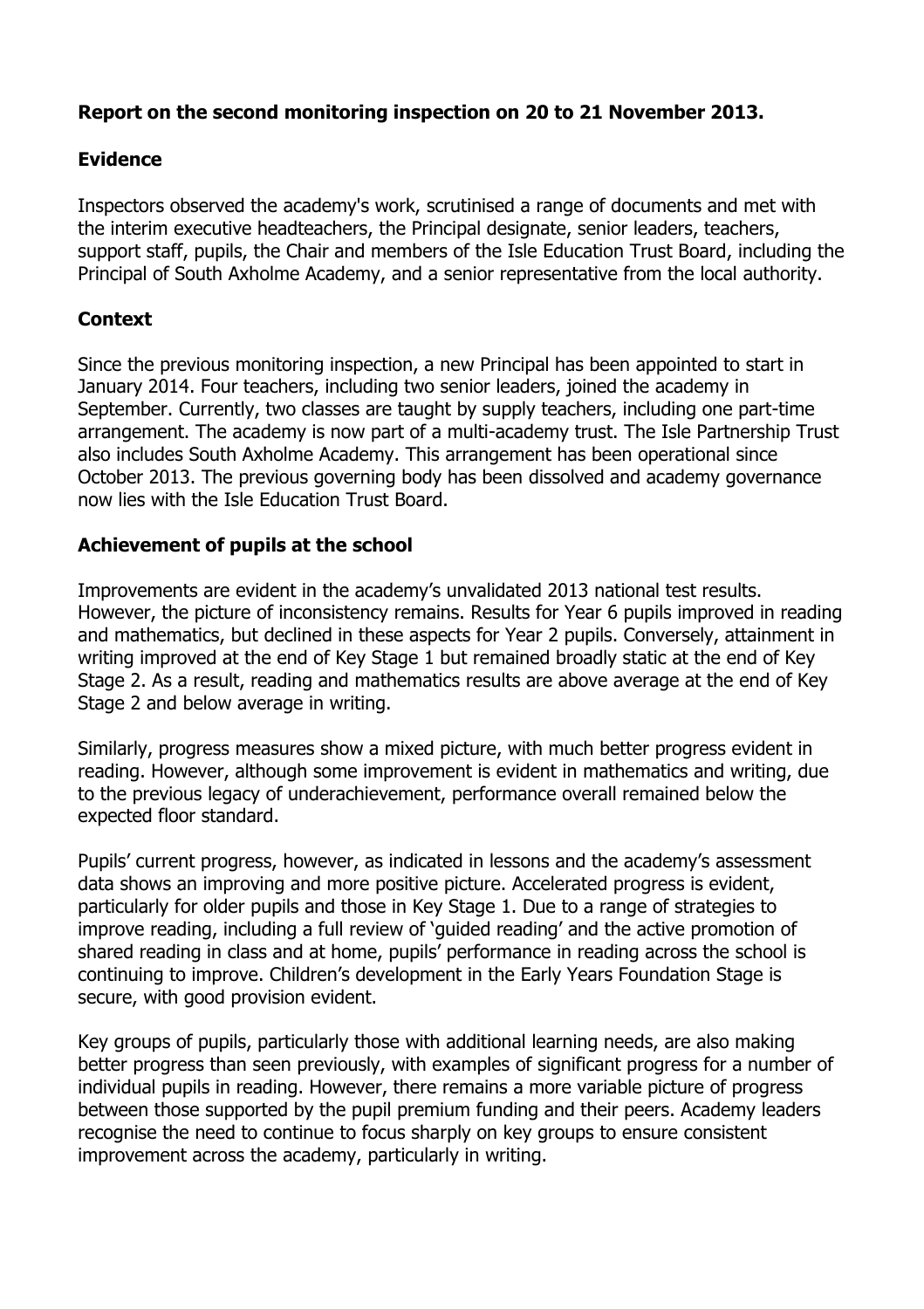A comprehensive tracking system, regular pupil progress meetings and moderation of pupils' work and a full review of provision for those pupils with additional learning needs are already helping to ensure that any underperformance is swiftly addressed.

# **The quality of teaching**

The quality of teaching has improved since the inspection in February 2013. Academy leaders rigorously monitor the work of teachers and teaching assistants and, as a result, they have an accurate view of the quality of provision across the academy. Nearly all teaching observed during the inspection was good, with no inadequate provision evident.

Key aspects in those lessons where pupils made good gains in their learning included: high teacher expectations; activities well matched to pupils' ability levels; effective whole-class and individual questioning to check pupils' understanding and challenge their thinking; and good use of assessment information, including success criteria and targets, to motivate and encourage pupils to improve continually. Effective teamwork between teachers and teaching assistants was also a key feature in ensuring pupils were able to make consistent progress.

However, where opportunities were missed in lessons to allow pupils to reflect, discuss and fully develop their understanding and ideas, pupils made more-limited gains in their learning.

Academy leaders recognise the need to ensure that the quality of teaching is consistently good in order to tackle the legacy of variable performance, particularly for key groups of pupils. Consequently, teachers' performance, including their classroom practice, planning and marking are frequently checked and reviewed. Teachers and teaching assistants value the quality of individual feedback and the well-targeted whole-academy training available to help them to develop their practice further.

The quality of teachers' lesson planning and workbook marking reflects the overall picture of improvement. Planning includes well-targeted activities for groups and individuals, and developmental comments in workbooks are used consistently to develop the quality of pupils' work further. Pupils have regular opportunities to respond and improve and indicate that they value teachers' comments.

## **Behaviour and safety of pupils**

Pupils behave well in lessons and around the academy during social times. Very positive relationships are evident between pupils and adults, and in lessons pupils have good attitudes to learning and are eager to do well.

In discussion, pupils confirm that they feel safe in the academy and understand the behaviour system, including the rewards available for good behaviour and achievement. They also recognise the importance of good attendance and punctuality.

Leaders have taken a robust approach to reducing pupil absence, particularly due to families taking extended periods of leave, notably holidays, during the academic year. The learning mentor has also continued to work effectively with those families whose children have a track record of poor attendance and punctuality. Consequently, pupils' attendance has improved since the previous inspection and is currently above the national average.